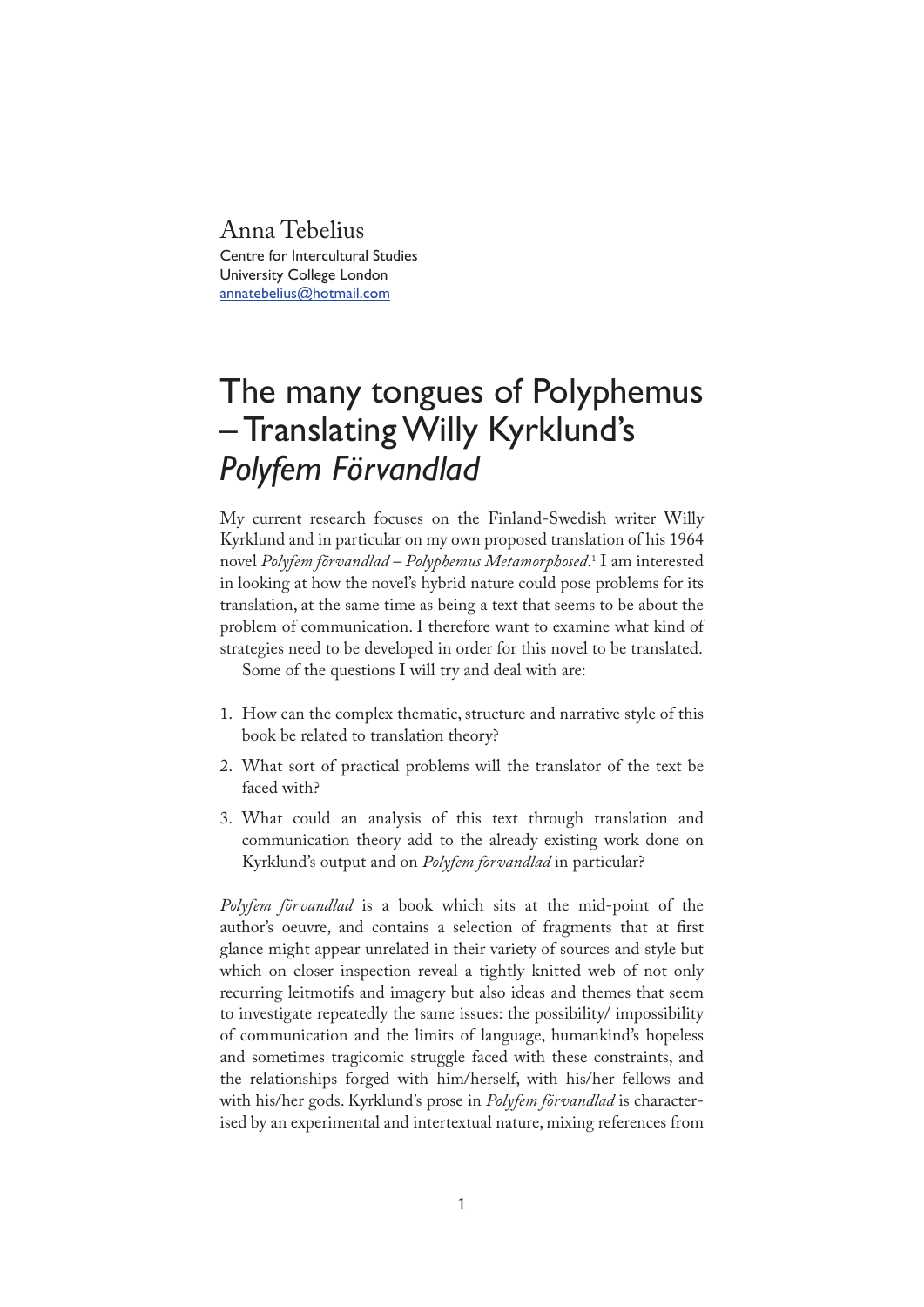mythological, literary, religious and cultural sources with high and low language, philosophical enquiries, and a playfulness and sharp irony. These themes and the particularity of the author's style have been identified and discussed in several published texts on Kyrklund, such as Gunnar Arrias' *Jaget, Friheten och Tystnaden hos Willy Kyrklund*, 2 Paul Norlén's "Textens villkor": a study of Willy Kyrklund's prose fiction<sup>3</sup> and in particular in Olle Widhe's *Främlingskap – Etik och form i Willy Kyrklunds tidiga prosa.*<sup>4</sup>

My approach to *Polyfem förvandlad* is to analyse the novel through the strategies of its translation. I would like to examine the relationship between this text being difficult to translate and the notion that the text itself investigates the very possibility for communication.

The subject of this paper focuses on one aspect of this relationship. It will look at how *Polyfem förvandlad* invokes myth, something already referred to in its title; how through these references to myth it appears that the book is saying something about communication and the limits of language and finally how this might have an impact on translation.

I will on one hand examine these issues from the perspective of Claude Lévi-Strauss' structural analysis of myth as essentially transferable and therefore translatable, and on the other hand with Jacques Derrida's post-structuralist perspective that sees translation as undecidability.

To begin with I will study a few quotations from the book that I believe exemplify this polemical relationship (the translations of these quotations are very literal, raw translations, forming the first stage of their translation process and do not yet take into consideration the intertextual qualities or specific metre of the fragment they are drawn from).

The first fragment that begins *Polyfem förvandlad* re-works the story of the Cyclops Polyphemus, whose name we are introduced to in the title, and whom we know from the *Odyssey*<sup>5</sup> as well as later in Ovid's *Metamorphoses*<sup>6</sup> . At the end of this fragment Kyrklund's narrator observes:

Efterhand, äntligen, någon gång förvandlades Polyphemos och uppgick i klippan. Akis blev förvandlad till en flod.<sup>7</sup>

*(Later, at last, at some point Polyphemus metamorphosed and became part of the cliff. Acis was transformed into a river.)*

The narrator finds Polyphemus wronged, exiled on a cliff waiting for the return of Ulysses. His heart has been broken by a sea nymph, Galatea, who preferred the love of Acis whom Polyphemus subsequently kills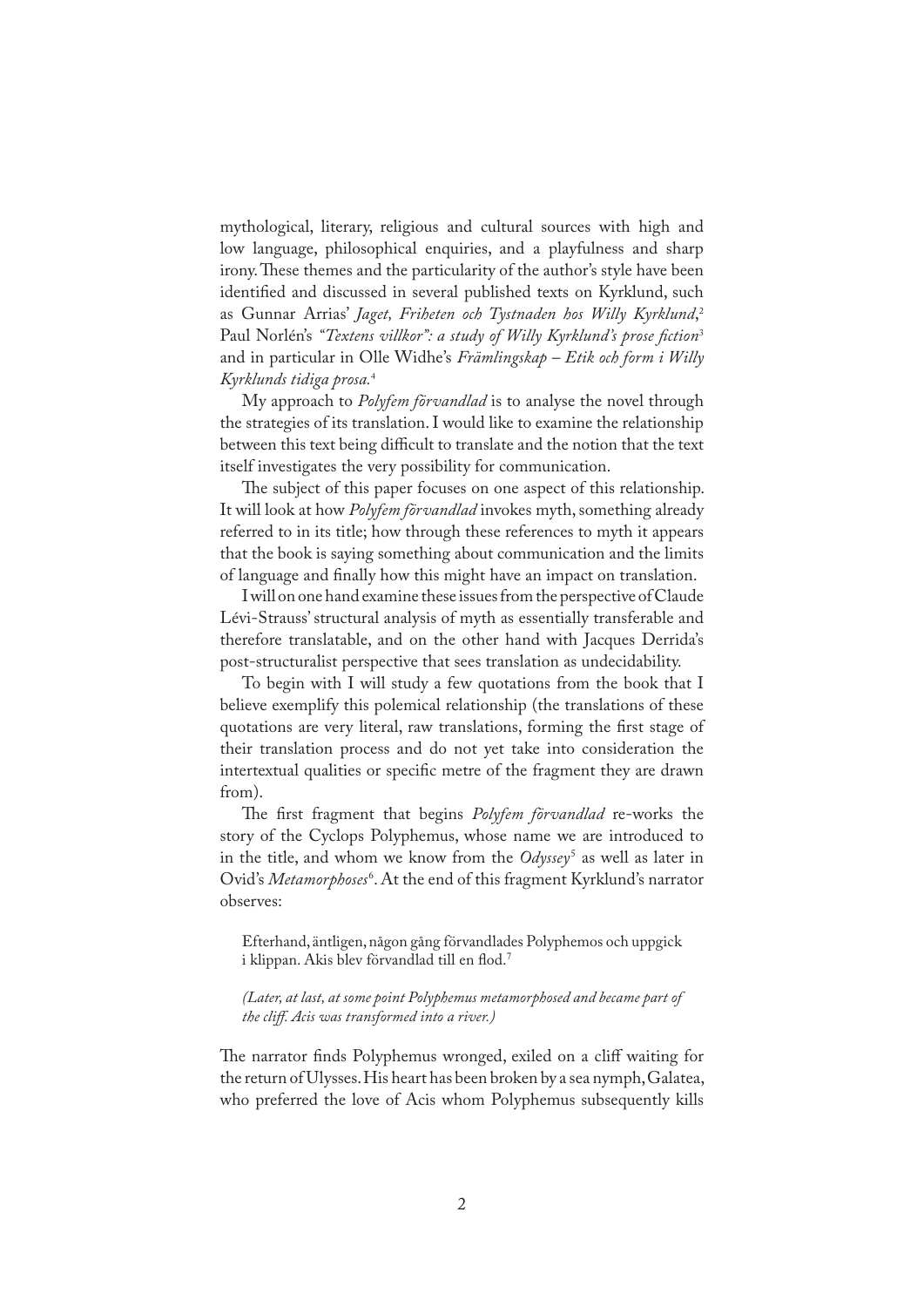with a block of stone. In Kyrklund's text he is, as Widhe describes him, a Job-like character crying out for his God to answer him.<sup>8</sup>

The character of Polyphemus, waiting for revenge, is in these few lines finally allowed to metamorphose and become part of the cliff, whilst the character of Acis is transformed into a river. Arrias points to the comparison here between the stillness of the cliff and the movement of the river and its connection to the concept of Nirvana as a state devoid of all movement, a state of negation, while life on the other hand is constant movement.9 Polyphemus' transformation from a state of movement, which is life, to a state of stillness then alludes to a possibility to transcend life.

The image of the transformation or the metamorphosis as a negation of the self returns throughout Kyrklund's text but the possibility of this negation is continuously juxtaposed, as I will try to show, with its impossibility. It is within this dynamic I would like to examine the problems of communication and translation.

Another example of this concept of negation can be found I think in one of the fragments belonging to a group of fragments situated within a framework of references to Persian and Middle-Eastern culture and religion. Here we meet a narrative voice reminiscent of *Arabian Nights'* Scheherazade and an echo of not only the framework of the 'stories within a story' but also their moralising and allegorical structure.<sup>10</sup> Once again Kyrklund is reworking an already existing text, in this case part of the famous didactic Sufi poem *The Mathnawi* by Rumi,<sup>11</sup> when the narrator writes:

Och han gick sin väg och gjorde en pilgrimsvandring och återvände till den älskades port och smekte dörrposten och klamrade sig fast vid ringen och tryckte pannan mot dörrplankorna och ropade med sitt hjärta på sin älskade utan ett ljud. Frågades inifrån: "Vem där?" Han viskade "Jag." Svarades: "Gå din väg!" Och han gick sin väg och gjorde en pilgrimsvandring och återvände till den älskades dörr och bultade på dörren och ropade: "Öppna!" Frågades inifrån: "Vem där?" Svarades: "Du" Svarades: "Älskade. Vad bråkar du för? älskade. Här �nns ingen dörr."<sup>12</sup>

*(And he left and went his way and made a pilgrimage and returned to the door of the beloved and caressed the doorknob and clung to the door ring and pressed his forehead against the slabs of the door and cried with all his heart for his beloved without uttering a word. Asked from inside: "Who's there?" He whispered "Me." Replied: "Go away!" And he left and went his way and made a pilgrimage and returned to the door of the beloved and knocked loudly on the door and shouted: "Open!" Asked from inside: "Who's there?" Replied: "You" Replied: "Beloved. What are you arguing for? beloved. There is no door here.")*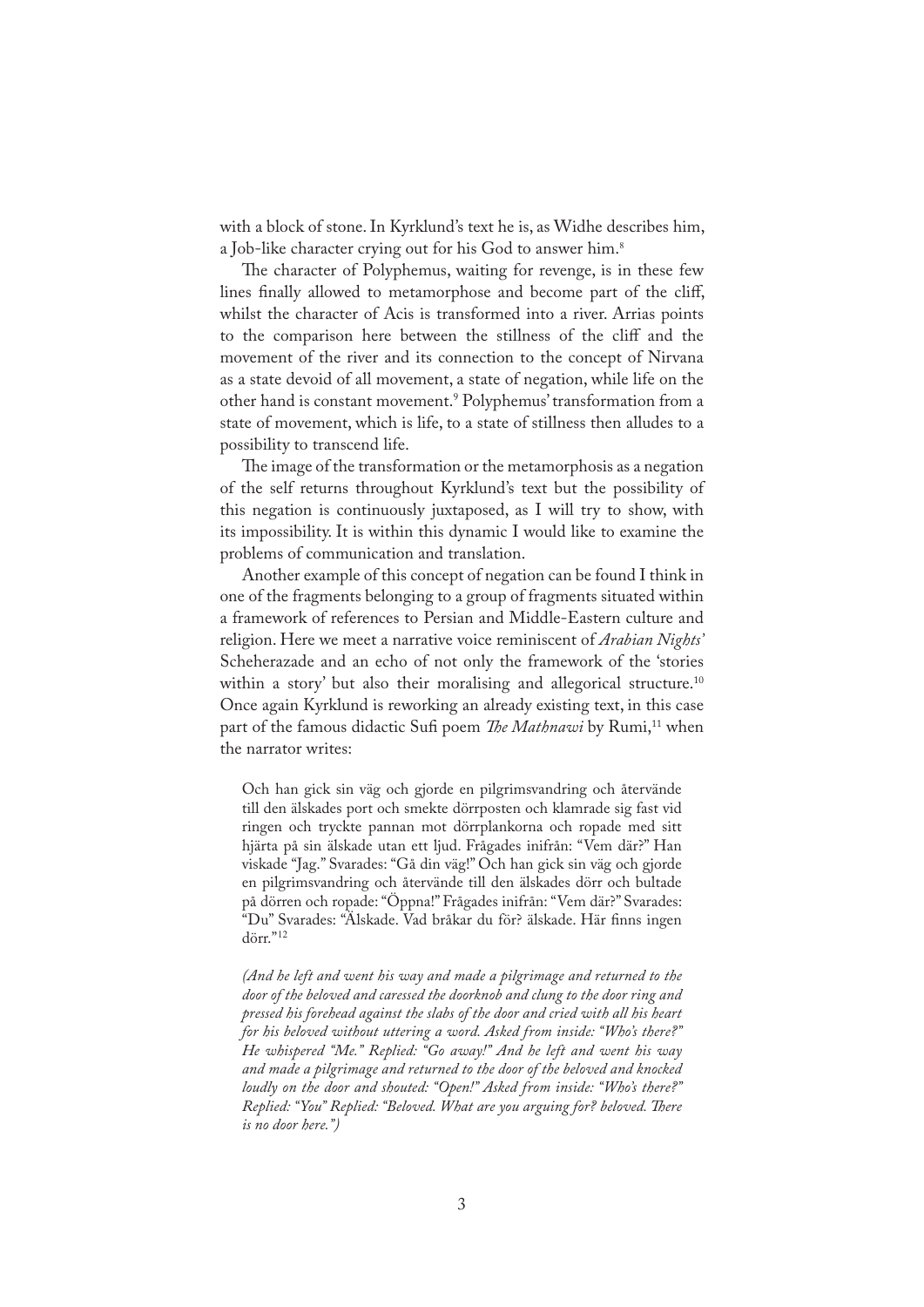Widhe discusses how in Rumi's poem the pilgrim is not allowed through the door until he reaches the realization that he is completely without identity and a part of God.<sup>13</sup> Kyrklund's lover/pilgrim is only allowed through when he realises that there is no door, in the negation of his own particular identity. Only in that transformation will he be able to access his God/lover.

As I have just mentioned, this image of the possibility of transformation, seen in both of the previous quotations, seems to be denied throughout several other fragments in the text. For instance when the narrator describes the walls of a city in the same fragment that deals with the Sufi poem he/she writes:

Över skärvor, över krossade speglar och sjunkna murar, reser sig muren på nytt, på samma ställe, eller något �yttad, eller vinkelrätt mot sin gamla riktning, lika hård, lika ogenomtränglig, med en ny fördelning av gråt och böner.<sup>14</sup>

*(Across shards, across broken mirrors and sunken walls, the wall rises anew, at the same place, or somewhat moved, or perpendicular to its old direction, equally hard, equally impenetrable, with a new division of tears and prayers.)*

Or further along in a fragment structured as a dialogue between two (or perhaps more) voices, that of an unknown narrator and a 'Herr Lundström', where the unknown narrator says:

Bilderna vandrar igenom oss som vågor genom vatten, fogar sig samman och löser upp sig, formar oss och glider bort ur oss, samma delar i nya mönster, samma mönster dolt i nya bilder, ständigt vandrande vidare.<sup>15</sup>

*(�e images travelling through us like waves across water, coming together and dissolving, shaping us and sliding away from us, same parts in new patterns, same patterns hidden in new images, continuously travelling on.)*

Both of these quotations are in contrast marked by a sense of perpetual movement. The wall in the first quotation relates the labyrinthine structure of middle-eastern, Arabic cities, the city's structure becoming a metaphor for an unknown process of constant restructuring.

Whereas in the first two examples it appeared that a metamorphosis was possible in the stillness or the negation of the self, these quotations see movement as that which conditions life, but here the constant movement always appears slightly differently, as a reshuffling, a reordering of a pre-destined pattern.

As invocations of myth the examples that we have looked at stretch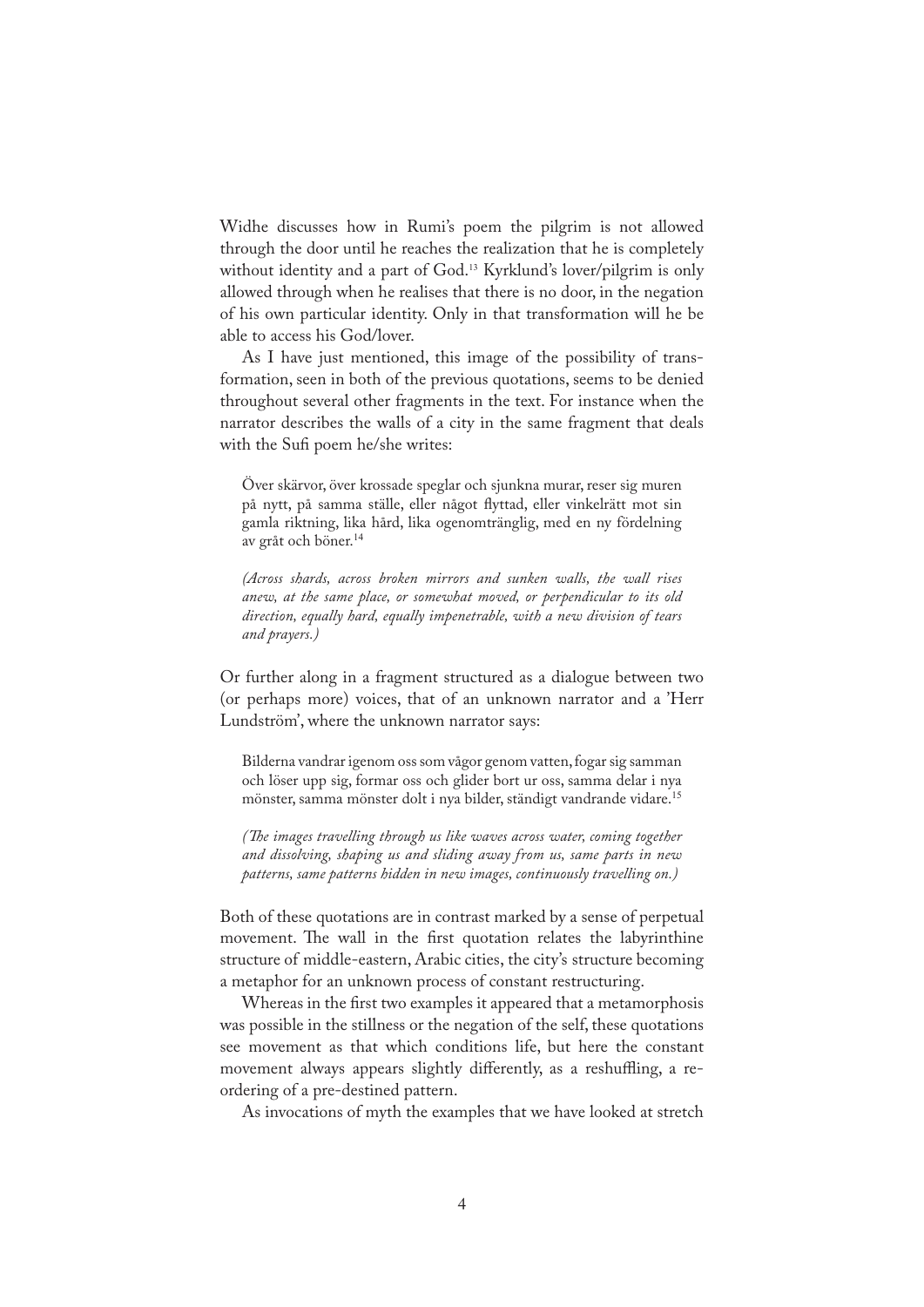from Greek and Roman mythology through to the Middle East and Sufi poetry. To add another layer of referentiality and yet another geographical setting I would also like to include a reference Kyrklund makes to the epic poem of the *Kalevala.16* In the case of the *Kalevala* Kyrklund utilises not only the milieu, but also its particular metre, the runometer, in a fragment where, as a summer's night is getting lighter and lighter, a shaman sings:

Falken red på dunkla fålen, öppnade sitt mörka gap. Träden ryggade av skräck, ekorrn gömde sig. Björnen kom med skänker, hjorten kom med skänker av silver och guld, järven räckte fram sin gåva, vargen räckte fram sin gåva, fiskarn räckte fram sitt lilla barn. Starren spelade, videt dansade, bävern kom ej.<sup>17</sup>

*(�e falcon rode the dusky steed, opened up its dark mouth. �e trees shrugged*  in terror, the squirrel hid. The bear arrived with offerings, the deer arrived *with offerings of silver and gold, the wolverine handed over its gift, the wolf handed over its gift, the fisherman handed over his little child. The sedge played, the willow danced, the beaver did not come.)* 

What Kyrklund does in his re-workings of these myths is to draw on their common philosophical ideas. These similarities are what connect the fragments but also what distinguish them as mythical.

How do these references to myth then engage with a discussion on communication and the limits of language?

For instance in the first example, as we have seen, there is an opposition which occurs throughout the book, between stillness and movement, and which is synthesised in the idea of transformation. On the other hand there is also the recurring image of movement as perpetual. It seems to me that it is in this tension between a possibility and an impossibility that on one hand Kyrklund examines communication and on the other where these ideas can begin to be connected with translation theory.

In these examples Kyrklund contrasts how humankind is conditioned by language and situations – how it is impossible to communicate anything – with the possibility of transformation that the religious, mythical and philosophical intertexts propose. The impossibility of communication then comes to represent the impossibility of escaping from a pattern that remains the same, only slightly differently ordered. �e possibility of communication is represented by the idea that transformation presents the possibility to reach an essence or a higher being.

The problem of translation theory in trying to understand and overcome the gaps between one set of language and another mirrors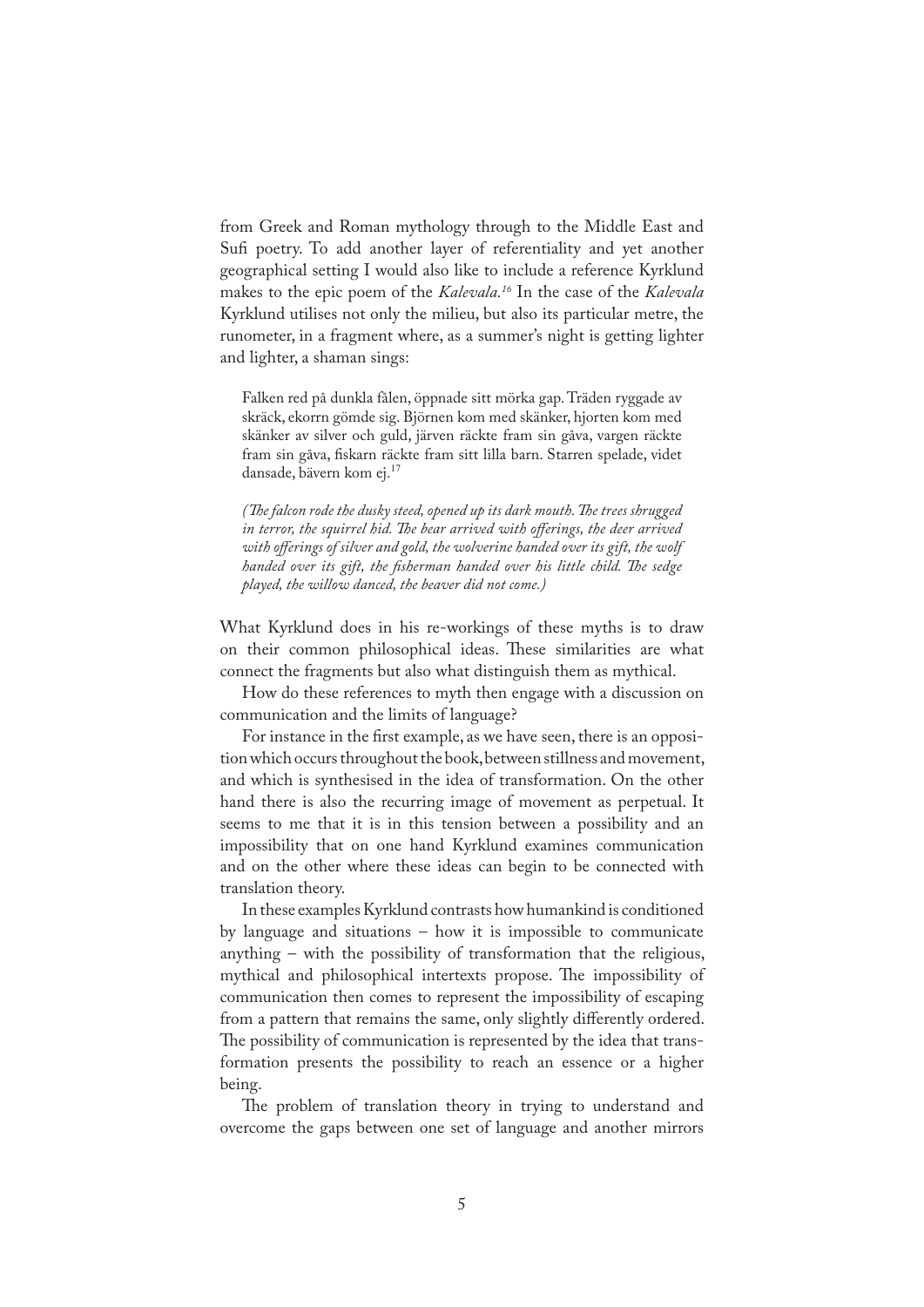the problematic nature of communication that Kyrklund establishes in this text. Translation theory asks if a translation is possible in the same way as Kyrklund asks if communication is.

I will now look at this issue from two different theoretical perspectives, the structural view of Lévi-Strauss and the post-structural view of Derrida.

In 'The Story of Asdiwal'<sup>18</sup> Lévi-Strauss writes that a myth, despite differences in languages and cultures, retains a precision that remains transferable. From the perspective of translation theory this then assumes the possibility for translation in that however a text is reworked or changed in the new language it will be able to transmit its original meaning. If one considers Kyrklund's text to be an assemblage of mythic references, does this translatability remain or is its intertextuality compromised? Furthermore could one consider the whole novel as a new myth or meta-myth and in this case what does one stand to lose in a translation that does not take into account its unique qualities?

If on the other hand one considers the idea of the failure of communication, as in the non-response to Polyphemus' plight, and in the perpetual movement of the walls and the images, could it be that one is closer to accessing the novel through a post-structuralist perspective that sees a breaking free from the constraints of language and communication as an impossibility, and which, as Derrida suggests, means that the only thing possible is to continue this chain of constant significations, of perpetual movement. Sarah Kofman identifies in *Ecarts: Quatre essais a propos de Jacques Derrida,19* Derrida's notion of the process of translation as "undecidability". For Derrida the act of translation shows the insecurity of language, but also that it must still be done. He gives the image of the Tower of Babel as an analogy for the impossibility of translation. Essential to this analogy is the paradoxical nature of translation: that the same thing cannot be said in another language, yet the attempt to do so must nonetheless be made. Derrida uses 'The Task of the Translator<sup>'20</sup> by Walter Benjamin and the idea that what survives in translation modifies and supplements the 'original', and extends its life beyond that of the author.

With these contrasting views the complexity in finding strategies for translating literature that does not follow a linear narrative but which contains a mixture of references, dialects or sociolects becomes apparent.

*Polyfem förvandlad* is an example of a book whose essential ideas connect it to translation theory but which because of this poses a set of interconnected practical and theoretical problems for its translator.

An added difficulty lies in how the different references operate with-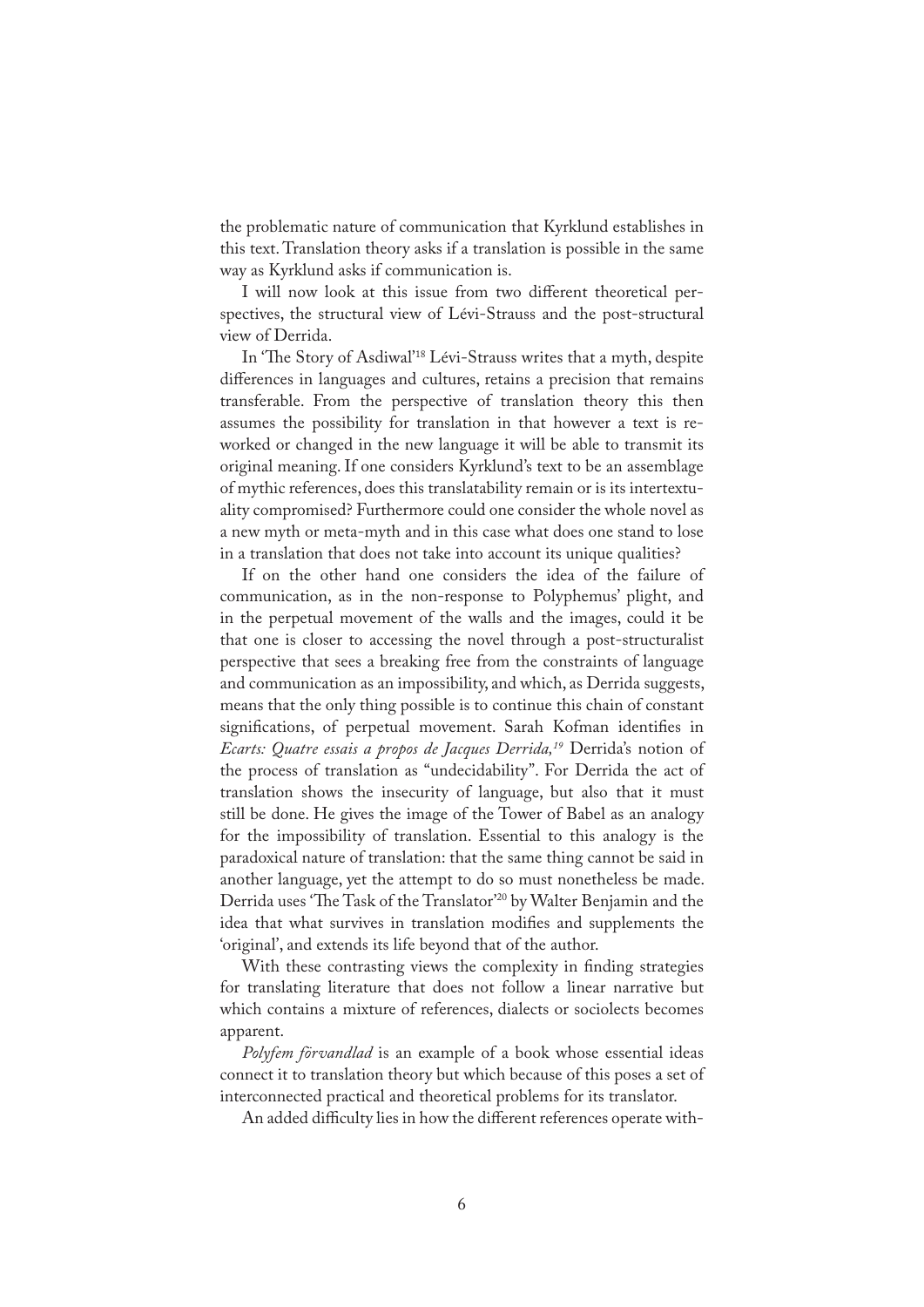in the book. Direct quotes are mixed with dialects or references that are accessed through a mythical character or a geographical setting.

�ere is also reference to the *Kalevala* and scattered allusions to a Swedish post-war social democratic protestant 'folkhem' that prove particularly difficult as they are both references that a Swedish reader would notice (and in the case of the *Kalevala* only if they are familiar with it in its Swedish translation) but which, like so many of its intertextual subtleties, are not necessary for the understanding of the novel itself.

In conclusion, the complexity of Kyrklund's *Polyfem förvandlad* and the way that the text deals with its themes can, I believe, be related to ideas in translation theory and in addition to the practical problems a translator is faced with.

�e way myth is invoked in *Polyfem förvandlad* also situates it within a discussion on translatability. This in turn opens up the further question of what kinds of strategies are required for the translation of this kind of literature. The complexity of the book means that its translation will remain as problematic and as fragmented as the novel itself, but also that a translation has the potential to enrich the text on its own unique terms.

## Noter

1 Willy Kyrklund, *Polyfem förvandlad*, Stockholm 1964.

2 Gunnar Arrias, *Jaget, Friheten och Tystnaden hos Willy Kyrklund*, Göteborg 1981.

<sup>3</sup> Paul Norlén, "*Textens villkor": a study of Willy Kyrklund's prose fiction*, Stockholm 1997.

4 Olle Widhe, *Främlingskap, Etik och form i Willy Kyrklunds tidiga prosa,* Lund 2005

5 Homer, *�e Odyssey*, translated by Robert Fagles, Bath 1996, Book Nine, p. 211–229.

6 Ovid, *Metamorphoses*, translated by Mary M. Innes, London 1955, Book XIII, p. 305–309.

7 Kyrklund 1964, p. 10.

8 Widhe 2005, p. 194.

9 Arrias 1981, p. 51.

10 Widhe 2005, p. 246.

<sup>11</sup> Jalalu'ddin Rumi, *The Mathnawi*, translated by Reynold A. Nicholson, London 1925–1940.

12 Kyrklund 1964, p. 44–45.

13 Widhe 2005, p. 248.